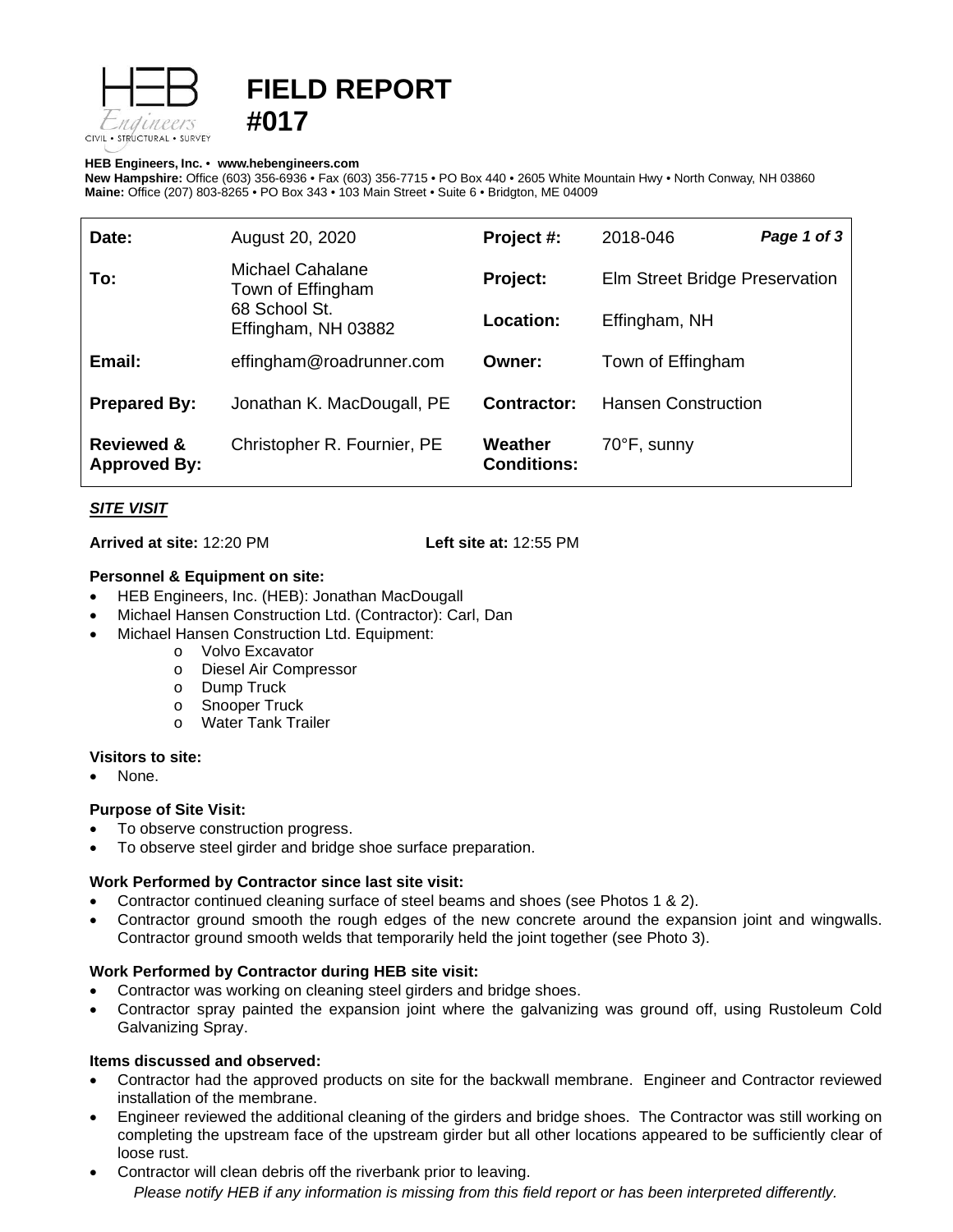*Town of Effingham August 20, 2020 <i>Elm Street Bridge, Effingham, NH Field Report #017 HEB Project #2018-046*

- Contractor and Engineer reviewed the membrane installation for tomorrow (August 21, 2020).
- Engineer said the Contractor may reuse the backfill excavated from the backwall provided there is no trash organics, large rocks or concrete debris.

#### **Work Scheduled:**

- Barrier membrane installation on Friday, August 21, 2020.
- Bridge paving on Monday, August 24, 2020.

#### **Outstanding Construction Issues:**

• Install containment to prevent demolition debris from falling in the river (FR #008, July 27, 2020).

#### **Next Observation:**

• Friday, August 21, 2020.

#### **Photos:**

• Taken by JKM August 20, 2020.



Photo 1: Girder with loose rust removed.